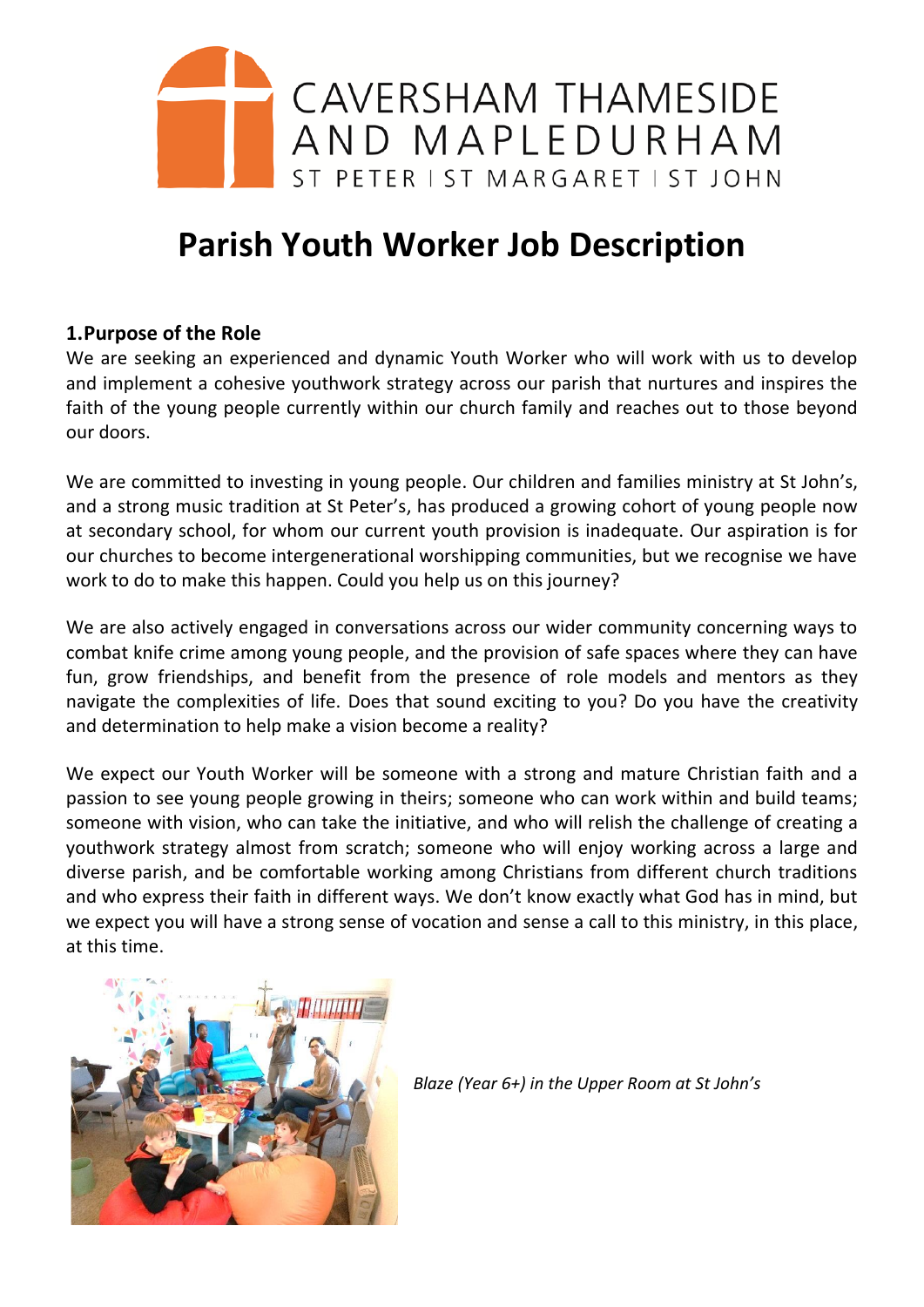# **2.Indicative terms**

*Subject to Contract*

| Title:                       | <b>Parish Youth Worker</b>                                                                                                                       |
|------------------------------|--------------------------------------------------------------------------------------------------------------------------------------------------|
| <b>Employed by:</b>          | the PCC of Caversham Thameside and Mapledurham                                                                                                   |
| <b>Accountable to:</b>       | The Rector on behalf of the PCC                                                                                                                  |
| <b>Hours of work:</b>        | 40 hours/week, including evenings and weekends (including Sundays and most<br>major festivals). One day off/week, day to be agreed.              |
| <b>Annual Leave:</b>         | 28 days/year                                                                                                                                     |
| <b>Salary Range:</b>         | £24 000-£29,000 depending on experience and/or qualifications                                                                                    |
| <b>Application Deadline:</b> | 12 noon Wednesday 6 <sup>th</sup> July 2022                                                                                                      |
| Interviews:                  | Saturday 16 <sup>th</sup> July 2022                                                                                                              |
| <b>Start Date:</b>           | as soon as possible after references and DBS check and proof of eligibility to<br>work in the UK, with some flexibility for the right candidate. |

*The post is for three years (with a probationary 6 months), with a possibility of renewal subject to funding.*

# **3.Key Tasks and Responsibilities**

## **Vision and Leadership**

To pray and work with the Parish Ministry Team to develop and implement a cohesive parish youthwork strategy, and to help us move towards being a more intergenerational worshipping community.

## **Discipleship**

To develop a youth ministry that will help our young people become lifelong disciples of Jesus Christ.

To create a programme of events and activities, suitable for younger and older youth, that will be attractive to our young people and their friends, including Bible based discussion groups, courses, events and trips, that will inspire faith, nurture gifts and spirituality, and encourage service within the church and wider community.

To promote equal opportunities and ensure that young people with special needs are valued and included.

To be a role model and Christian witness to young people across our community.

#### **Team Building and Communication**

To recruit, train, encourage and support a team of adults to assist in youth ministry and to help deliver the strategy.

To communicate the vision for youth ministry across our three churches and to ensure the voices of young people are heard within our churches and leadership teams.

To liaise with all involved in children's ministry to ensure good transitions between children's and youth ministry.

To communicate effectively with parents/guardians about the vision for youth ministry and programme of events, and the specific needs of their children.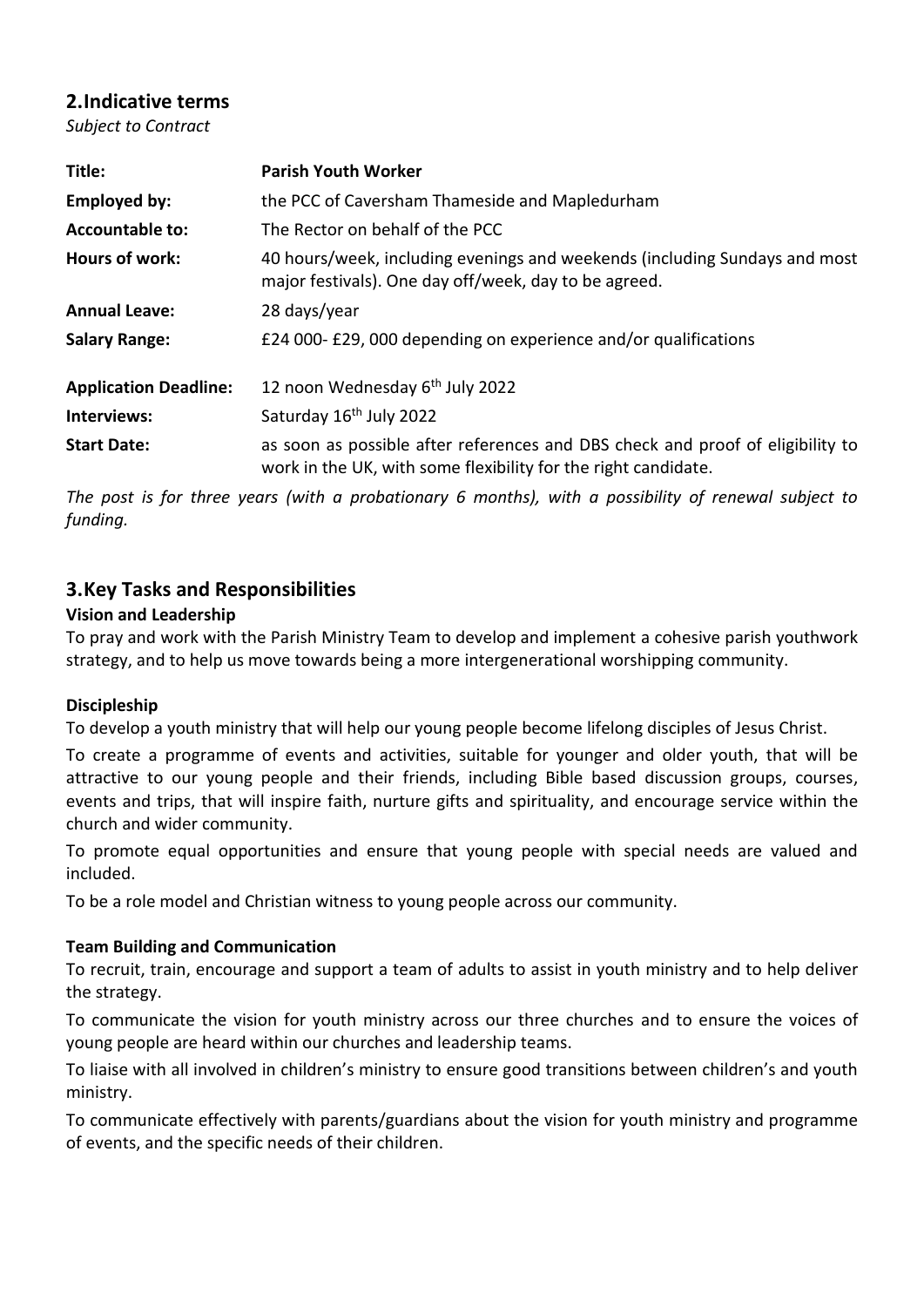#### **Outreach**

To develop an outreach strategy that sees unchurched youth coming to faith in Christ.

To join the conversation around combatting knife crime and work with our partners to create safe spaces where young people can hang out, have fun and find support.

To engage with and work alongside other local church youth workers (e.g. through Reading and Oxford Diocese Christian Youth Workers Networks).

#### **Safeguarding**

To ensure compliance with the Diocesan and Parish Safeguarding Policies, making sure safeguarding procedures are understood and followed in all sessions and events, and team members are safely recruited and trained.

#### **Administration**

To prepare and manage a budget (circa £6000/annum) for youth ministry and mission, keep accurate records, and ensure compliance with GDPR.

#### **Ongoing Professional Development**

To participate in training appropriate to the role and personal development.

## **4.Parish Youth Worker – Person Profile**

There is a Genuine Occupational Requirement that the post-holder has a clear and demonstrable Christian commitment. You will be committed to the vision and aims of Caversham Thameside and Mapledurham Parish.

*An enhanced DBS check will be required.*

#### **Character and Faith**

- A committed Christian, with a firm and infectious faith that draws others to Christ, seeking to grow into the likeness of Jesus, and patterning your life after his.

- Able to organise your time to include space for private prayer and corporate worship.

- A passion to see young people encountering God, growing in their faith and becoming strong disciples of Christ.

- A heart for mission and outreach to those currently outside the church family.

- The ability to engage with young people from a variety of backgrounds and affirm and nurture them as they explore faith and discipleship.

- Good biblical knowledge and theological understanding, and the ability to foster in others a desire to learn and grow as disciples.

- A good listener, with pastoral sensitivity, genuinely interested in young people and able to understand where they are coming from; kind-hearted, sensitive to needs, and able to maintain confidentiality.

- The ability to maintain order amongst groups of young people from diverse backgrounds and cultures and earn their trust.

- A dynamic and approachable leader, able to recruit, inspire, motivate and nurture others on your team, bringing out their gifts and enabling them to flourish.

- An imaginative and effective communicator, able to relate to young people at the right level and to see the world through their eyes.

- A good team player, able to work collaboratively, and with people who hold a variety of theological views, and able to work alongside those in the community with other faiths or none.

- The ability to reflect on practice, receive constructive feedback, and offer feedback to others.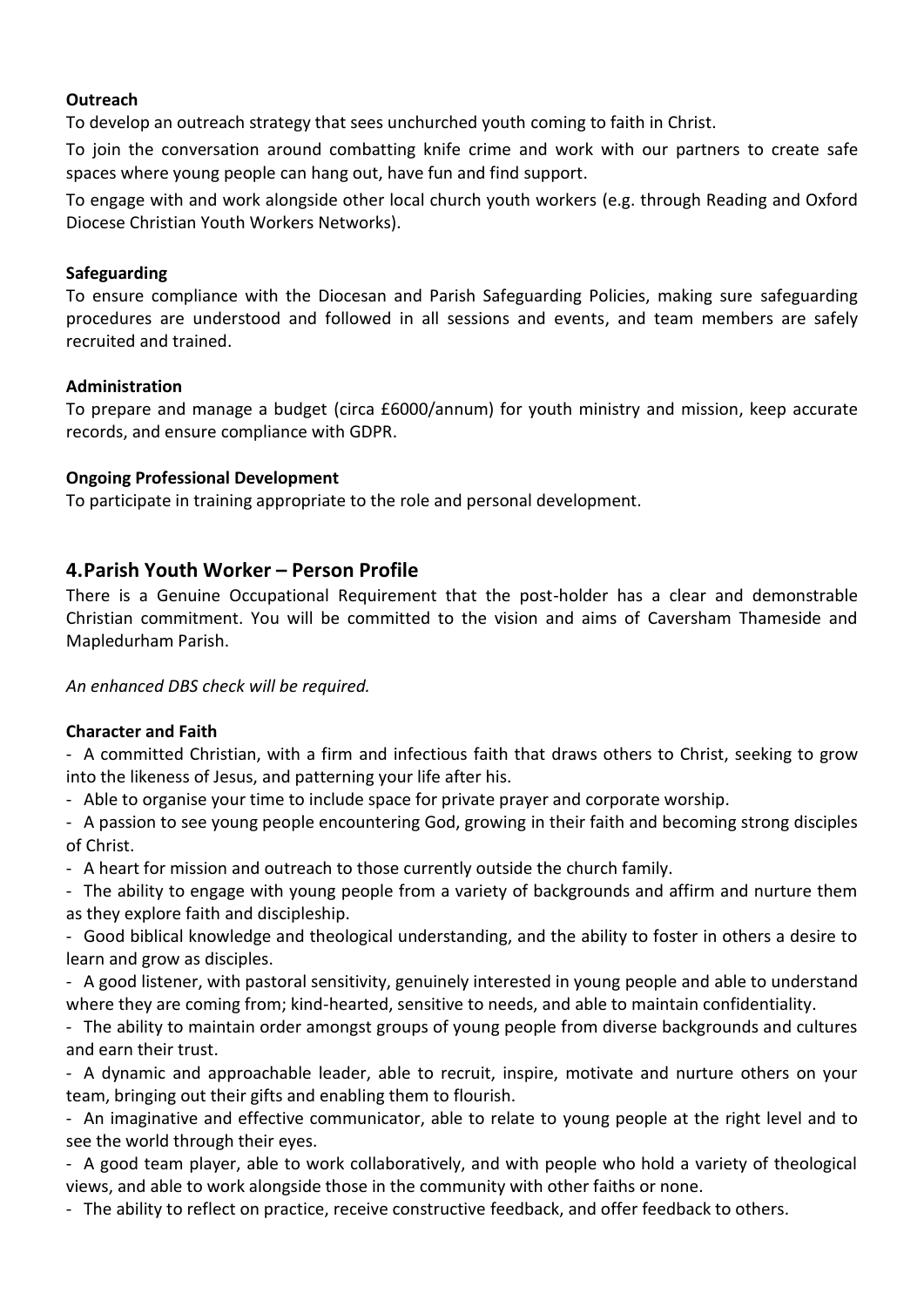- A sense of humour, enthusiasm, and a desire to have fun.

- The ability to lead change, in a changing environment, open to God and willing to follow wherever he leads.

- A willingness to become a fully participating member of the Caversham Thameside and Mapledurham worshipping community.

#### **Experience and Skills**

#### **Essential:**

- At least three years' experience working with diverse groups of young people including those with special needs, and a clear understanding of the society in which they are growing up and the challenges it brings.

- Strategic thinker, ability to envision, inspire and lead creatively, responding to needs that arise over time.

- Proven communication skills relating to both young people and adults, in 1:1s, small groups, and larger gatherings.

- Proven leadership skills and evidence of the ability to work well in a team.

- Excellent interpersonal skills and able to relate well to people from a wide variety of backgrounds both within and outside a church setting – young people and their parents/guardians and representatives of local community groups.

- Willingness to work flexibly, including weekends and evenings.

- Willingness to engage with regular supervision.

- Evidence of being well-organised, able to manage a budget, and having reasonable administration and IT skills.

- Good understanding of social media and other internet tools and the opportunities and challenges they present.

- Experience of working with and clear understanding of safe-guarding procedures, and willingness to ensure they are followed.

#### **Desirable:**

- A relevant youth work qualification or training.

- Experience of recruiting and maintaining volunteer teams.

- Experience of working with non-church groups and organisations e.g. schools, uniformed organisations, youth or sports clubs and community groups.

- Experience of different church contexts, and different styles of service and worship (traditional and contemporary, formal and informal, all age worship and fresh expressions).

- Current and clean driving licence.

## **5.About Us**

**Our Parish -** Caversham Thameside and Mapledurham is a parish of three churches in North Reading, with one PCC. Our parish is large, a population of around 18 000, and very diverse. Caversham Heights to the west, is the most affluent part of Reading, with a high proportion of people employed in professional occupations and house values are high. Lower Caversham to the east is more mixed, though still a sort-after place to live, but there are pockets of huge deprivation, particularly on the Amersham Road estate to the east of the parish, where the Weller Centre is the community hub. Mapledurham is a beautiful rural village in the northwest of the parish.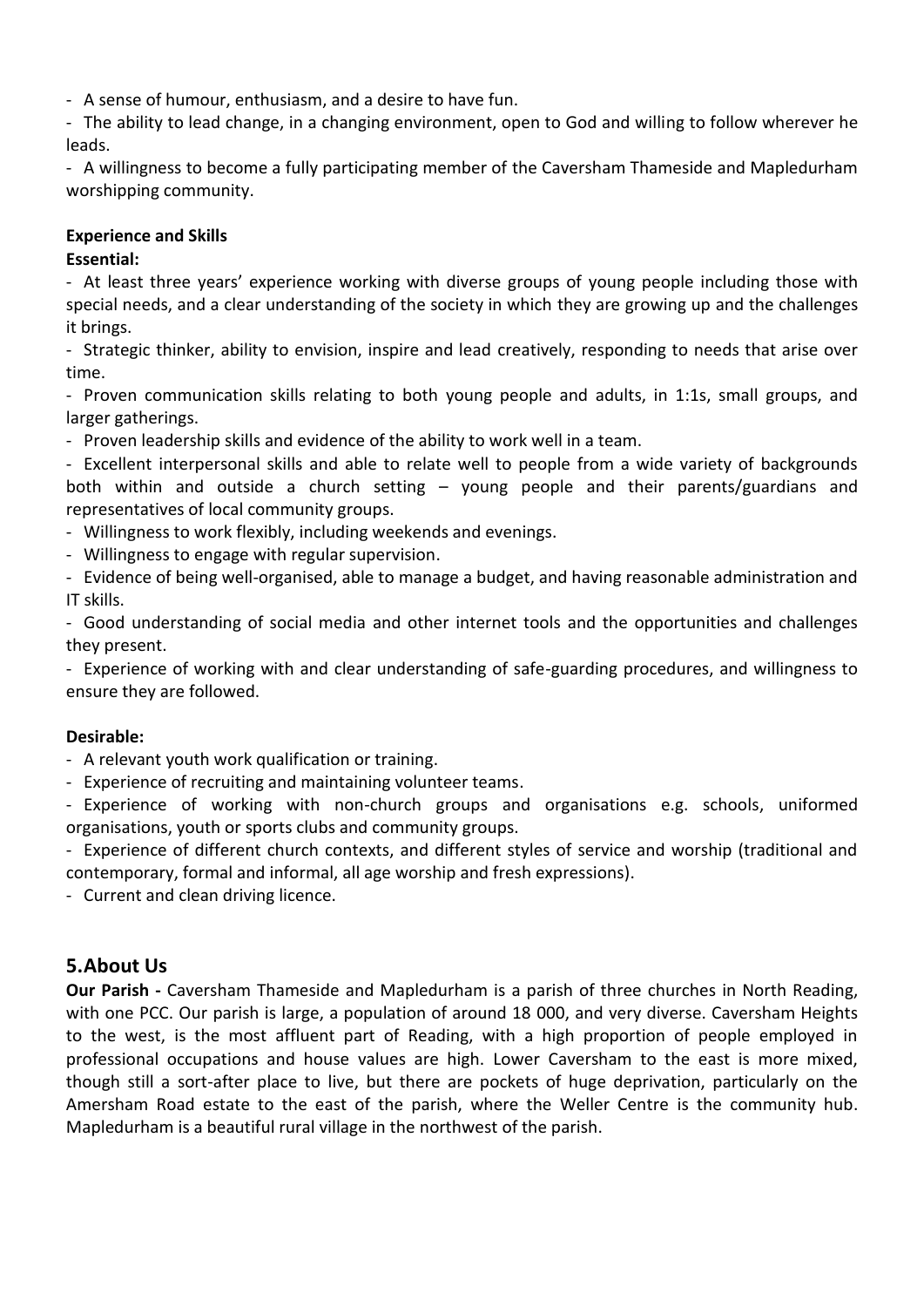**Governance -** Our parish has one PCC with representatives from all our churches. Each church has its own Church Leadership Team, which makes decisions and oversees the ministry mission of their church. Our churches have different styles of worship, different theological traditions, and different characters, which we see as a strength. Our Vision Statement is 'Becoming a Christlike Community' – we want to be more like Jesus, and we want our community, within and beyond the church walls, to be more like him, too.

**St Peter's** is a church with a strong musical tradition, and many young people join the church choir. During Sunday morning services (9.30-10.30am) young people of all ages meet twice a month in a side

chapel for Sunday Club which is led by a small team of volunteers. Twice a month we worship together as a whole church. Before Covid we had 21 people in the choir of whom 10 were of secondary school age. After taking a hit on numbers, we now have 11 young people in the choir, with 5 of secondary school age, but the numbers are rising again. St Peter's also has large numbers of baptisms of young children and contact with families, which we are seeking to develop links with. The Church Leadership Team are clear of the need to prioritise children's work alongside youth work. When those of



secondary school age were asked what they hoped for in a youth worker they said: *"Smiley, someone who makes people feel safe, easy-going, funny, not grumpy, clever, good at keeping people under control, creative, happy, helping people who have any problems."*

**St John's** is a church in transition. In 2018 a small graft team joined from a town centre church and a part time Children and Families Outreach Worker was appointed. The children's ministry has grown numerically from 4 to 41 on the register, and a dozen of these young people are now at secondary school. The Year 6+ group ('Blaze') meet as on Sundays during the service (9.30-10.30am), and enjoy occasional midweek socials, usually 6-8 attend. Those at secondary school enjoy a half termly 'Milkshake Mentors', an informal get together in a local Costa. They are hoping for a youth worker who is: *"interesting, kind, understanding, has a good knowledge of the Bible, funny, loving, quirky, cool, energetic, listens."*





*Some of St John's Family on a Church Cleaning Morning!*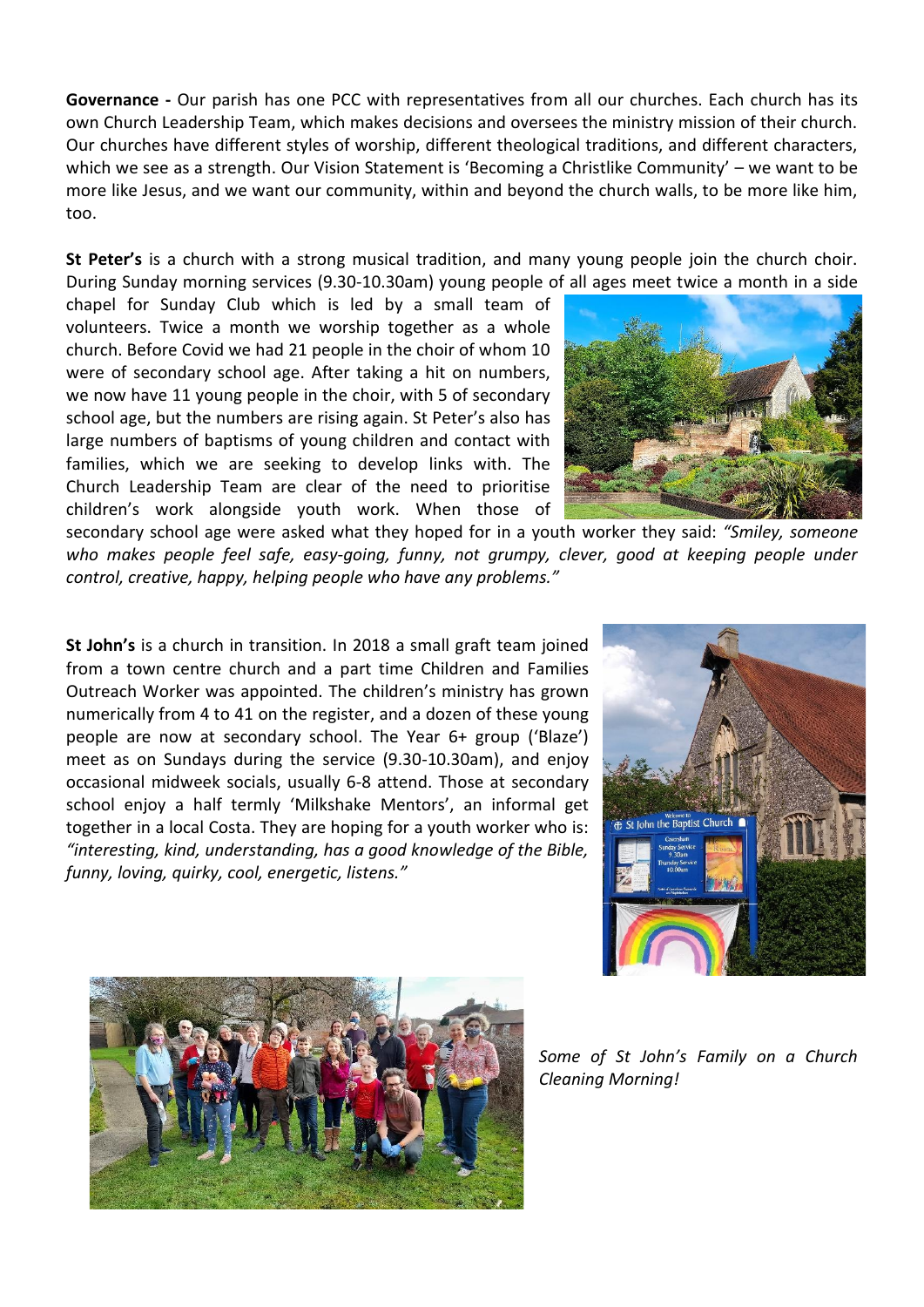**St Margaret's** is a beautiful village church set on the banks of the River Thames in rural Mapledurham. Few young people attend Sunday worship (11.15am-12.15pm) at present, but some members of the congregation have teenage children who would join in with parish youth activities.



#### **Our recent Youth Work journey**

Over the past year the Parish Ministry Team and the PCC have sensed a growing need for better provision for our young people. The growing children's ministry at St John's and the choir at St Peter's have created a growing cohort of secondary aged young people who are not currently being as welldiscipled as they deserve. We are aware that young people often leave church around the time they transition to secondary school, and that we should be intentional about nurturing their faith at this key time.

In November 2021 a survey was carried out across the parish to ascertain the level of support both for the idea of a Parish Youth Worker, and to ascertain how much practical support might be offered. All



those who responded were strongly in favour of us employing a full-time youth worker to spearhead a ministry for young people, and there were some offers of practical support and prayer support.

In February 2022 we held a Youth Event to gather the views of the young people in our, and other, Caversham churches. Our young people were all strongly in favour of us employing a youth worker, and their top priorities for that person would be creating a youth club and running Bible based discussion groups where they could talk about how to live out their faith.

#### **Our Wider Community**

Caversham as a whole is perceived to be the more affluent part of Reading, and consequently gets little investment in youth work from statutory agencies. In January 2021 the whole community was rocked by the murder of a local teenager, Olly Stevens, by two other teenagers, who have since been convicted of his murder. Churches Together in Caversham has been at the forefront of the response to this tragedy and our parish has played a significant role in bringing together stakeholders from different organisations to work for the good of young people in Caversham. Number 5, a

local counselling service for young people in Reading, recently produced a report "Restart Youth" which listens to the voice of young people in Reading and their strong desire for places of safety, open access hubs and youth clubs where they can connect with trusted adults/mentors and perhaps have 1:1 conversations about their mental health without having to have a label or an official appointment. (See full report here: ['Restart Youth!' report](https://no5.org.uk/wp-content/uploads/2022/01/No5-Young-People-Restart-Youth-report.pdf)). As a parish